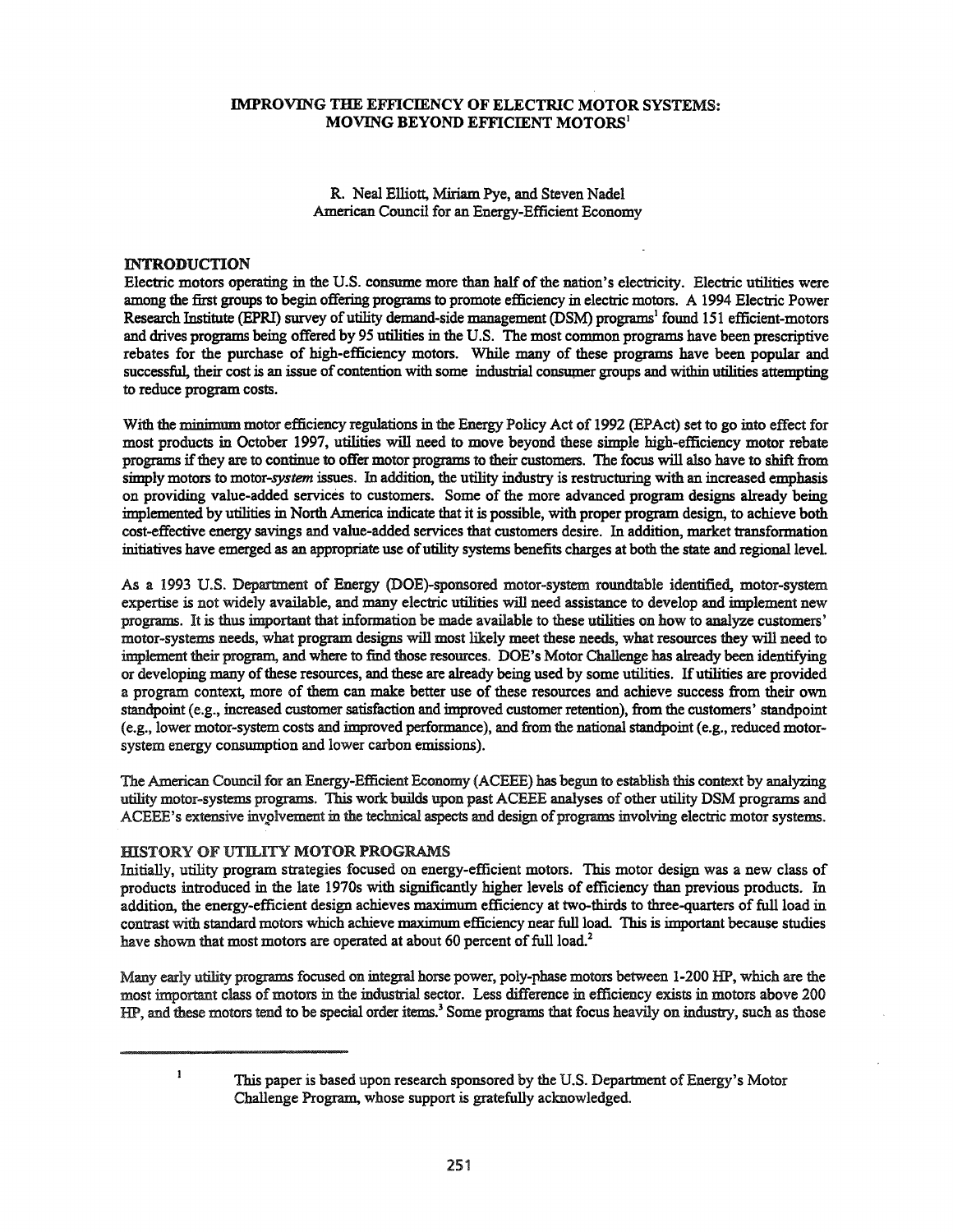in the Pacific Northwest, have elected to focus even more specifically on four pole (i.e., 1,800 RPM synchronous speed) totally-enclosed, fan-cooled (TEFC) motors, which represent the largest share of new motor purchases by industrial end-users.<sup>4</sup> Those utilities with a significant commercial-sector focus need to include open, drip-proof (ODP) motors, which are predominately used in heating, ventilation and air-conditioning (HVAC) applications. *<sup>S</sup>*

The most prevalent program approach has been for utilities to encourage customer purchases of energy-efficient motors by offering incentives, information on making motor-selection decisions, and databases on the efficiency and characteristics of available equipment. Initially programs encouraged the replacement of operating standard motors with new energy-efficient motors. This strategy has not generally proved economically viable because it is difficult to justify replacing an operating motor with a higher efficiency one at the U.S.'s low electricity prices. Most programs now attempt to influence the selection process for new motor purchases and the decision to repair or replace a failed motor.<sup>6</sup> These programs have become a core element of many utilities' industrial DSM efforts.

Probably the most successful of these programs was offered by B.C. Hydro in Canada, which served as a model for many other Canadian and U.S. programs. The B.C. Hydro Power Smart program combined an extensive customer and dealer information program with rebates to customers for the purchase of energyefficient motors. This approach proved less effective than had been hoped because distributors did not stock the motors. Once incentives were offered to the distributor as well, participation picked up and ultimately achieved very high levels of participation (at the peak of the program, approximately 70% of qualifying integral motor horsepower sold in the province were high efficiency units (Figure 1). This high market share made it possible to convince the provincial legislature to enact mandatory motor efficiency standards, similar to those now going into effect nationally in both Canada and the U.S.<sup>7,8,9</sup>



Figure 1. Share of High-Efficiency New Motor Purchases in BC Hydro Service Territory (Source: McMenamin 1994).

Some utilities have chosen not to offer rebates as part of their motors programs. One such utility, Carolina Power and Light, has none the less, operated an effective program assisting customers in identifying, through audits, which motors should be repaired or replaced with energy efficient motors upon failure. Customers are then encouraged to mark these motors, which have high operating hours for which high efficiency motors offer a good payback, with a large yellow dot. Maintenance crews are instructed that when a yellow-dot motor fails, to install a new highefficiency motor.<sup>10</sup>

In the mid-1980s, some utilities also began to encourage the use of electronic adjustable speed drives (ASDs). This new technology allowed the speed of a motor to be varied to meet changing process needs. This technology was particularly attractive for centrifugal loads like pumps, fans and compressors where the power consumption varied as approximately the cube of the speed. Since these loads are very common, the potential for energy savings is very large. A few of these programs involved prescriptive rebates for the purchase of ASDs, with the 1994 rebate levels being \$20-\$100 per horsepower controlled.<sup>11</sup> The advantage of prescriptive rebates is that they are easy to understand, administer, and promote. The disadvantage of prescriptive rebates is that they oversimplify complex motor systems and can encourage installation of ASDs in inappropriate applications. For these reasons, most ASD promotions involved custom incentives, in which engineers prepared proposals estimating the energy savings from specific ASD applications, and incentives were paid per projected kWh of savings (rebates ranged from 3-22¢/kWh in 1994 $12$ ).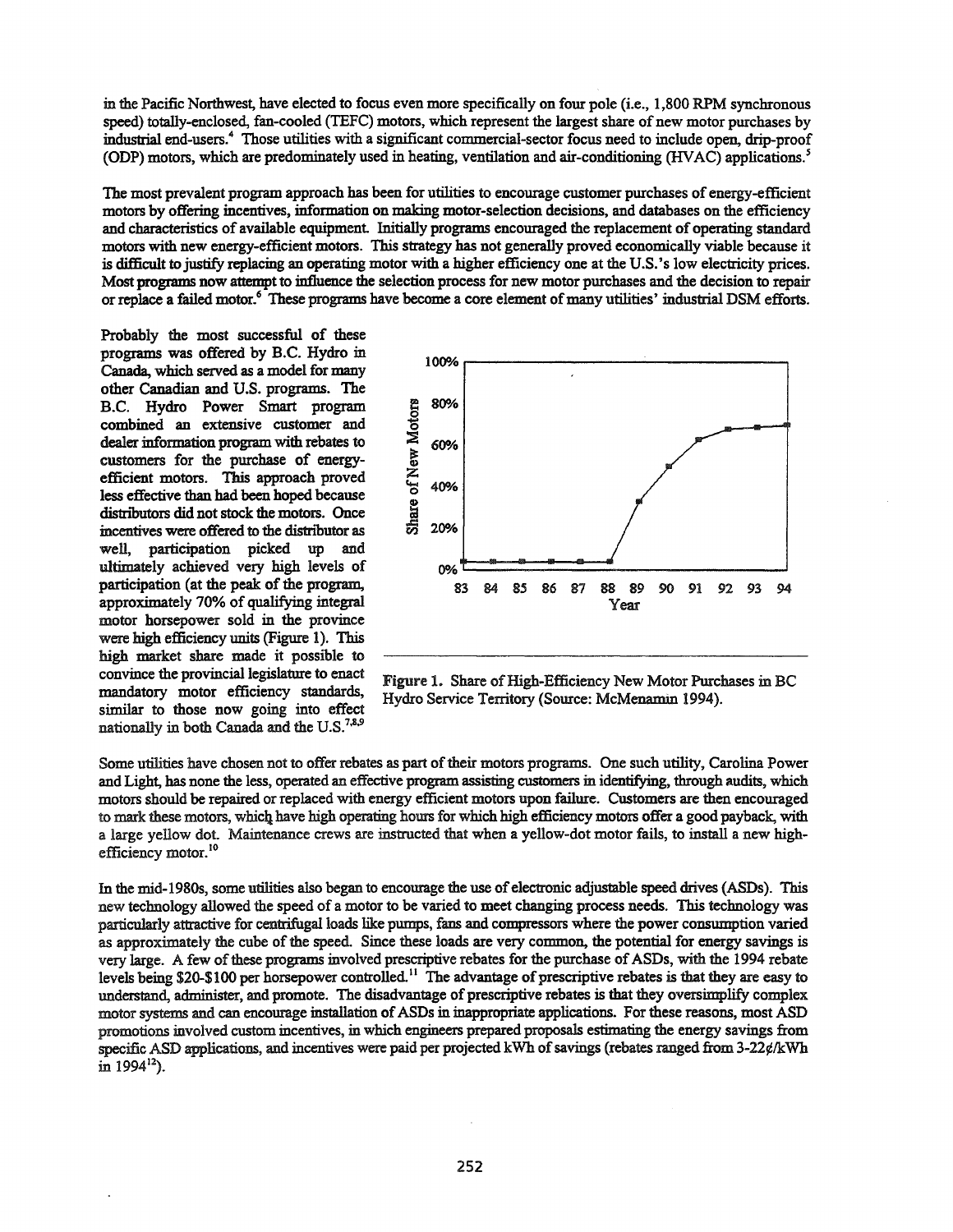In some cases, the savings anticipated from application of ASDs never materialized, because the actual loads were very different from those used to do the economic evaluations. The problem of the unrealized savings was traced to lack of accurate system operating information. Ontario Hydro quickly recognized this later problem and began a program that promoted a comprehensive system evaluation which then proposed changes that would optimize the system. The Energy Center of Wisconsin, a utility-supported statewide nonprofit, began developing this concept in their state in the mid-1990s. Other groups in the United States are now looking at this design as a model for the next generation of motor system program.<sup>13</sup>

### CURRENT MOTOR PROGRAMS

Today, motor system programs are an important component of many utilities' industrial program offerings. These program offerings are changing in response to changes in the utility industry and to the evolution ofthe motor marketplace and to motor system technology. ACEEE has undertaken a survey of current utility motor-system programs designed to ascertain the types of programs/services that utilities are offering (past, present, and future programs) for motor systems and various motor-related equipment

ACEEE contacted more than 50 utilities and energy efficiency organizations to discuss current trends andlor request survey participation. The utilities or organizations contacted represent more than 35 percent of the industrial electricity consumption in the U.S. A survey was sent to 27 utilities or related groups that indicated in the initial interview that they had significant motors activities. Twenty-two surveys were completed and returned, representing more than 26 utilities that offer some sort ofefficient-motors-related customer service. These utilities represent about 23 percent of the industrial electricity sales in the U.S.

By far, the most popular type of program/service (in terms of percent of sample offering the service for the various categories of motor-related equipment) is providing basic technical assistance (e.g., audits), followed by publication/software tools and customer/vendor training, incentives, in-depth engineering assistance, and customer financing. The following table indicates the percent of sample that currently offers various services and plan to continue offering them:

| Area                               | <b>Publications/</b><br><b>Software</b> | <b>Training</b> | <b>Technical</b><br><b>Assistance</b> | <b>Engineering</b><br><b>Assistance</b> | <b>Financing</b> | <b>Incentives</b> |
|------------------------------------|-----------------------------------------|-----------------|---------------------------------------|-----------------------------------------|------------------|-------------------|
| High efficiency<br>motors          | 77%                                     | 64%             | 86%                                   | 27%                                     | 23%              | 45%               |
| <b>ASDs</b>                        | 68                                      | 59              | 77                                    | 36                                      | 27               | 36                |
| Pumps                              | 36                                      | 32              | 68                                    | 18                                      | 23               | 27                |
| Fans and blowers                   | 36                                      | 36              | 68                                    | 18                                      | 25               | 23                |
| Air compressors                    | 45                                      | 45              | 36                                    | 18                                      | 27               | 32                |
| Motor repair                       | 14                                      | 18              | $\Omega$                              | 5                                       | $\mathbf 0$      | $\bf{0}$          |
| Belts, gears,<br><i>lubricants</i> | 23                                      | 5               | 27                                    | $\bf{0}$                                | 5                | $\bf{0}$          |
| Systems O&M                        | 35                                      | 23              | 50                                    | 14                                      | 18               | $\mathbf 0$       |
| System design                      | 18                                      | 18              | 41                                    | 23                                      | 5                | 9                 |

The results of this survey indicate that utilities are providing a divers range of program services. The most services provided are for high efficiency motors, ASDs, pumps, fans, blowers, air compressors, and systems operations and maintenance. Few ofthese utilities report offering services addressing motor repair; belts, gears and lubricants; or system design.

Many of the utility staff interviewed equated "motor system programs" with "energy-efficient motor rebates." In addition, motors technical assistance and incentives are an aspect of many utilities' customized industrial programs,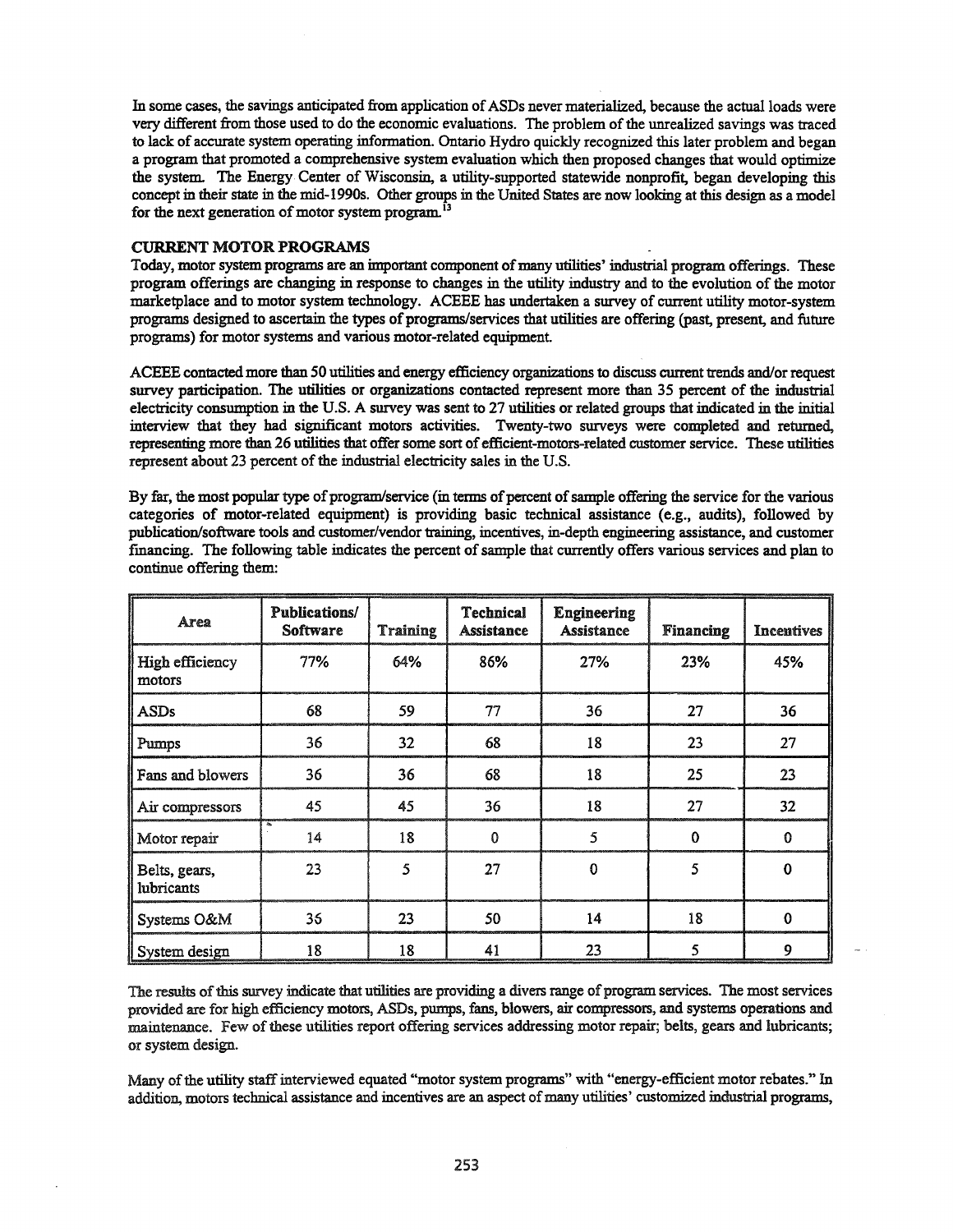the interviews revealed. Motors are frequently not dealt with discretely, but as part of an integrated program activity.

Discussion about restructuring the U.S. electric utility industry has created uncertainty about the future of electric utility DSM programs. However, ACEEE's survey of more than 50 utilities, indicates that most utilities that offer motor-systems programs are planning to continue or expand these programs, and some utilities are planning to begin offering new programs. Energy-efficient motors and ASDs continue to be the primary targets for these programs, with education, training, and technical assistance as the dominant strategies. These programs help utilities provide extra services to key customers, and can contnbute to customer loyalty when, in the future, customers can select their electricity provider. Financial incentives are becoming less common, although 80% of those utilities that offered incentives in the past are still offering financial incentives. More than a third also offered programs in motor-driven equipment, with compressed air systems being the most common equipment These equipment-specific programs, along with systems optimization assistance, are frequently included as part of customized programs.

Certainly, there are some utilities that are choosing to terminate motors programs. For example, Entergy ran a motors program, which was mandated by New Orleans, for less than a year. The program offered direct rebates equal to the motor's incremental cost, and had good acceptance. The city, however, was not prepared for the cost ofthe program, and did not want to burden the general base ofratepayers for the cost of a service that was enjoyed primarily by only the largest commercial customers. As a result, the program was terminated in May 1996.<sup>14</sup>

The most common motivation for offering motor systems programs mentioned in the interviews with the utilities was customer satisfaction. This stated motivation reflects the changing dynamics of the utility industry mentioned above. Several of the utilities that are establishing non-regulated energy service businesses (ESBs) indicated that motor system technical assistance is an important customer service. None, however, indicated that they are currently pursuing motor system efficiency services as a profit opportunity.

## THE FUTURE OF UTILITY MOTOR SYSTEM PROGRAM

Initially, most utility motors programs focused on the motors themselves. New motors were the easiest target EPAct established national motor efficiency standards based upon the NEMA energy-efficient motor standards for integral horsepower polyphase motors. The minimum efficiency levels will go into effect in October 1997, and will prohibit the manufacture or import of general purpose motors that do no meet or exceed specified minimum efficiency levels. The same minimum efficiency levels are already in place in Canada.

While national minimum efficiency standards are now becoming law in both Canada and the U.S., utility and government educational and incentive programs on efficient motors will continue. Premium-efficiency motors a new class of general-purpose motors with even higher efficiency, has emerged from design improvement developments by manufacturers. The Consortium for Energy Efficiency (CEE), a consortium of utilities, government agencies and public interest organization seeking to advance the state ofthe art of energy efficiency, has set new efficiency levels for this class of motors. Utilities serving approximately 14 percent of the industrial load have already adopted these levels for their incentive and education programs.<sup>15</sup> Many of these new programs are cooperative efforts between utilities, focusing on transforming market behavior in a region by changing vendor stocking behavior, as discussed later in this paper. As a result, the focus has moved from incentives to end-user and moved toward incentives for vendors.

As strides were made on the efficient-motors front, and knowledge has increased about the motor system, the focus has broadened, with initiatives now being offered or developed in motor repair, motor-driven equipment, and system design. Canada has worked, under the leadership of Natural Resources Canada, with the support of the Canadian Electrical Association (CEA) and Canadian Standards Association (CSA), to develop efficiency standards for small motors, as well as motor-driven equipment.<sup>16</sup> Because of the common North American market for motor products, Canadian efforts provided some early leadership for U.S. efforts. Both U.S. DOE Motor Challenge and voluntary programs, such as CEE, are cooperating with the Canadian activities.

Quality of motor repair is an important issue for motor efficiency. For every new motor sold in the U.S., there are two and one-half motors repaired.<sup>17</sup> It has long been realized that improper repair of a motor can result in significant degrading of its efficiency and reliability. Until recently however, a comprehensive understanding of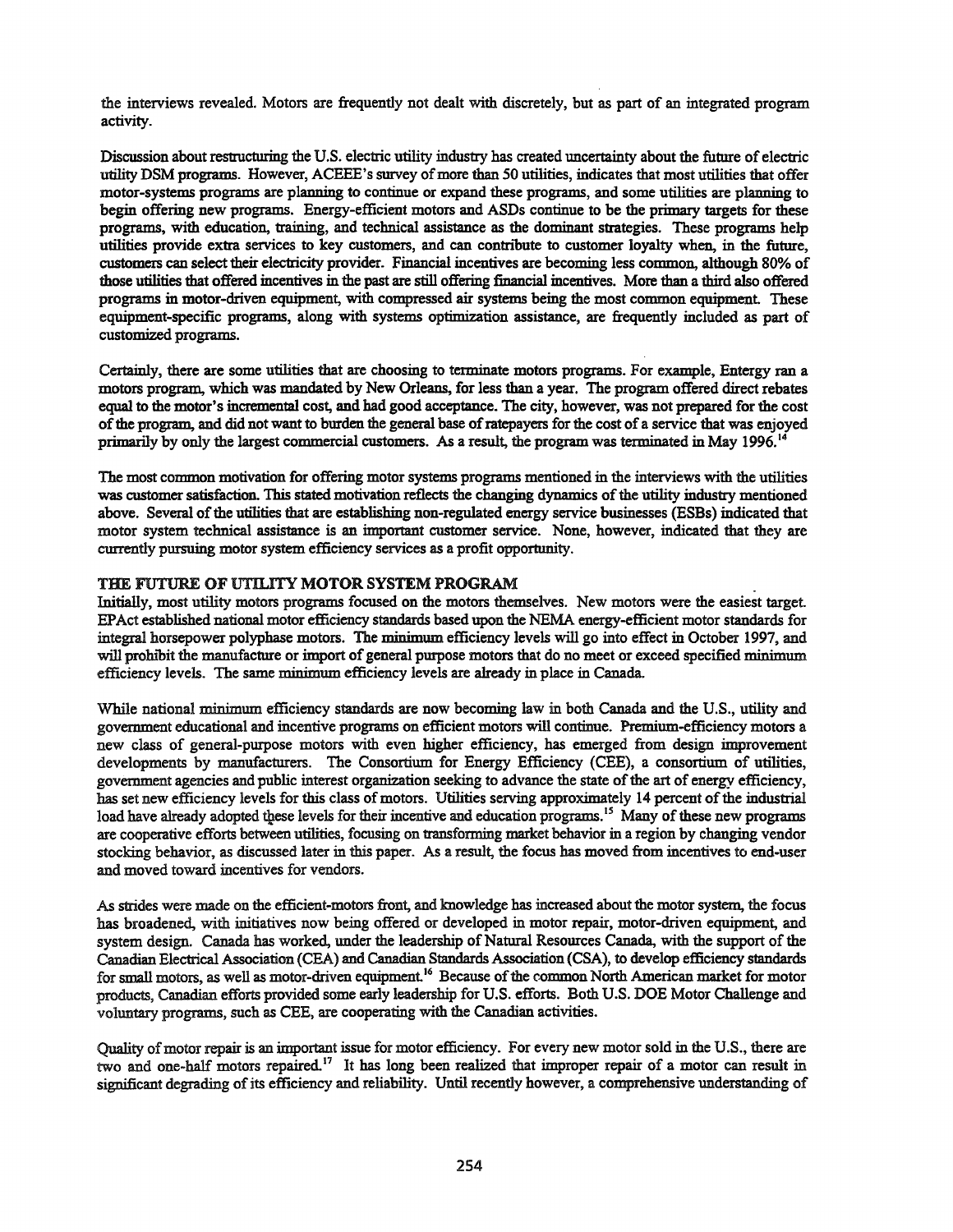the repair marketplace was not available making development of strategies to influence the repair market difficult. In addition, sound research on how to maintain motor efficiency during repair was lacking. This lack of knowledge and the complex nature of the motor repair market delayed the introduction of programs to address this aspect of motor efficiency. With the implementation of EPAct motor standards, these issues may gain even greater importance since the higher investment in efficient motors will make it cost-effective to repair, rather than replace, many of these new, efficient motors.

Recently, research by the Bonneville Power Administration (BPA) and Canadian utilities have begun to address these issues. The research has estimated that more than two million integral horsepower AC motors are repaired in the U.S. Motors are typically repaired every five to seven years, and are repaired three to five times before they are discarded. While proper repair can preserve the original efficiency in most cases, improper repair can result in up to a 5 percent loss in efficiency, with an average loss of efficiency of about 1 percent. The research linked quality repair practices to greater retained motor efficiency and reliability. Also, improperly repaired motors operate at higher temperatures, which has been demonstrated to reduce the operating life of the motor significantly.<sup>18</sup>

The Electrical Apparatus Service Association (EASA), the trade association for the repair industry in North America, has established a comprehensive standard for a quality repair. EASA-Q, which is ISO-9000 compliant. Because of its rigor, however, few repair shops have yet to qualify. In addition to EASA-Q, EASA, CEA and BPA have developed guidelines for repair shops and customers to identify the key points that characterize a quality repair. EASA and Motor Challenge are developing educational materials for customers on quality repairs. CEE and several of its member utilities are beginning to design repair programs using these anticipated products to encourage shops to perform quality repairs and encourage customers to request them. These initiatives are likely to involve the proposal of a customer repair "specification" intended to assist the purchaser in identifying quality repair facilities and obtaining quality services. Additionally, EASA is considering establishing a repair technician certification program.<sup>19</sup> The first of these programs are likely to be initiated in late 1997 or early 1998.

One ofthe newest ideas is offering motor management services, probably on a for-profit basis. The contractor would survey all motors in a facility and do routine checks of key motor performance to attempt to predict failures and consider preventive actions. Upon failure. the contractor would replace or repair the motor depending upon operating conditions. MotorMaster+ software, available through Motor Challenge's Ally Partners program. is ideal for this use. User training on this powerful management tool is also available.<sup>20</sup> Some utilities and motor vendors are beginning to use these tools as part of a value-added motor management service.

Many motors are sold as part of equipment that is driven by motors, such as fans, pumps and compressors. Enduser groups, utilities, and Motor Challenge are starting to work with makers of motor-driven equipment to improve the way they test and report the efficiency of their equipment, and to improve promotion of high-efficiency equipment to customers. The three manufacturer trade associations are: International Air Movement and Control Association (AMCA) for blowers and fans; Hydraulic Institute (HI) for pumps; and Compressed Air and Gas Institute (CAGI) for air compressors and related components. None of these groups currently require that members consistently report efficiency of their equipment, except for the agricultural fans manufactured by AMCA members. AMCA does perform validation testing of other performance parameters for listed products. AMCA is beginning to work with Motor Challenge and CEE to develop educational materials on fan system efficiency and equipment selection. AMCA is also considering the possibility of rating listed equipment for energy efficiency. HI does recommend a standard test procedure for pump testing, though members are not required to list efficiencies nor are they independently validated. They are developing pump selection guidelines and related educational materials in cooperation with Motor Challenge. CAGI is currently developing compressed air system management recommendations. in cooperation with Motor Challenge, and preparing standard testing and labeling recommendations for its members. Additionally, a national consortium of utilities, government agencies and nonprofits is working with CAGI to develop a national educational initiative on compressed air system efficiency, which may evolve into a technical training program. This training program may evolve into a technical certification program in the future.<sup>21</sup>

Several equipment-selection and system products have been developed independently of the manufacturers. Commercial software exists for designing pump and fan systems with proprietary databases for equipment specification. BPA has developed a computerized compressed system analysis program, AirMaster, which is being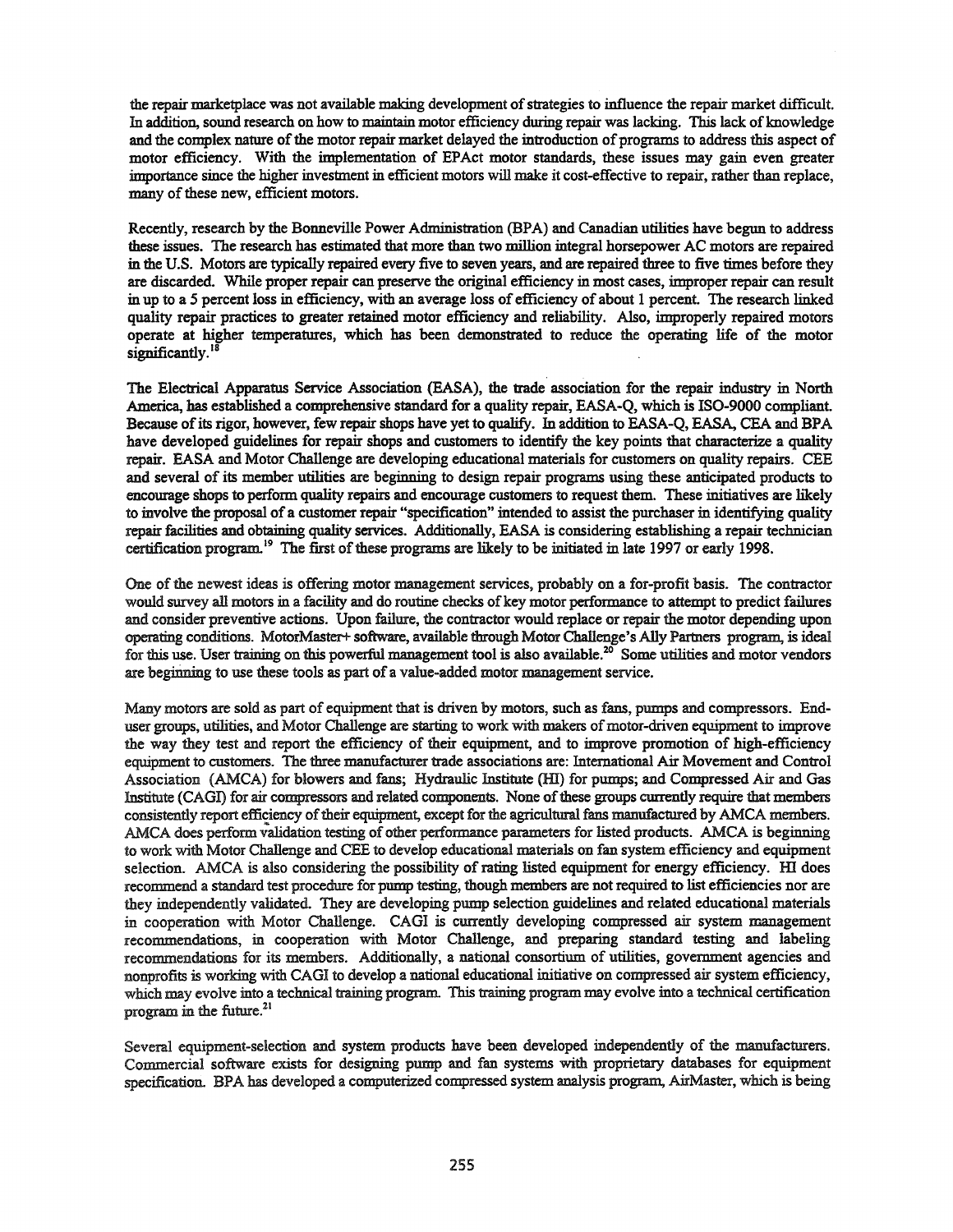made available through Motor Challenge. This program allows an engineer or facilities manager to analyze a compressed air system and evaluate changes in compressor operations and control strategies. The preliminary release also contains a limited database of performance data on the air compressors available from manufacturers. The authors of the program hope that other manufacturers will provide data on their equipment and allow it to be included in the database.<sup>22</sup>

Various forms of motor-driven equipment service are also being considered, in which the contractor operates, and possibly owns, the equipment and charges the customer per unit of the product (e.g., cubic feet of air of compressed air at a specified pressure). Wisconsin Electric Power Company (WEPCO) has considered this type ofprogram with its value-based, End-Use Pricing Service (EUP). Under EUP, WEPCO would design, install, own and operate end-use systems on the customers' premises in return for a flat fee. A long-term contact (10 to 15 years) for the end-use service would be negotiated, with the customer paying a flat fee subject to renegotiation at intervals during the contract. An option for customer purchase of the equipment was also included. The program began with pilots of HVAC, refrigeration and compressed air.<sup>23</sup> While the pilot was successful, the program prompted complaints of unfair competition from some trade groups and was suspended.<sup>24,25</sup> As the electric utility industry is restructured in the U.S., and electric service ceases to be a monopoly, these objections may no longer apply. A number of other groups, including utilities, air compressor distributors and energy service companies, are considering offering this service. Some are also looking beyond compressed air, to other motor services such as pumping, cooling or even shaft horsepower. No examples exist at this time, though this appears to be an exciting area for development.

### REGIONAL INITIATIVES

Multi-utility regional motor systems efforts are beginning to emerge in some areas of the country. Two of the oldest are the Industrial Electtotechnology Laboratory, operated by North Carolina Alternative Energy Corporation's (AEC), and the Energy Center of Wisconsin, both created under state utility commission auspices. During the last year, two new collaborative efforts, the Northwest Energy Efficiency Alliance and Northeast Energy Efficiency Partnerships, have been initiated, both with significant motors efforts.

#### Industrial Electrotechnology Laboratory

The ABC's Industrial Electrotechnology Laboratory (lEL) has been a focus for motor activities in the Carolinas and Virginia. ABC receives its funding from utilities in the three states, and delivers their programs in coordination with their member utilities. The three largest member utilities are Duke Power, Carolina Power & Light (CP&L), and Virginia Power. Both CP&L and Virginia Power have had long-running motors-related programs and make use ofthe IEL's motor testing and technical assistance capabilities. Duke's motors program has not been as active, but has recently expressed interest in developing a more active program.

None of the utilities in this region has offered rebates. They have instead relied upon education and technical assistance to promote greater motor-system efficiency. All three of the utilities indicated that they rely upon IEL as their source of motor systems expertise and view it as a unique and valuable resource for their customers. They count on IEL to obtain value from programs such as Motor Challenge. In contrast to Motor Challenge's focus on developing products for the general market, IEL has focused on developing unique and individualized capabilities that are available on an exclusive basis to member utilities and other customers. These capabilities currently are:

- motor efficiency testing to IEEE and CSA standards
- testing ofASD/motor system performance, reliability and efficiency
- testing of metric motors for purposes of replacement with NEMA standard motors
- Customer-Specific Consulting
- Training seminars on: motor management for managers, establishing a motor management program, and application of ASDs.
- Publications

Each of the utilities has been using these capabilities differently. Some are actively promoting IEL to customers and bringing them into the lab, while others are calling upon IEL to address specific customer requirements on a selective basis. In general, however, none of these utilities are doing much in the way of DSM (i.e., conservation and load reduction). Some have a renewed focus on load growth through customer retention and expansion, and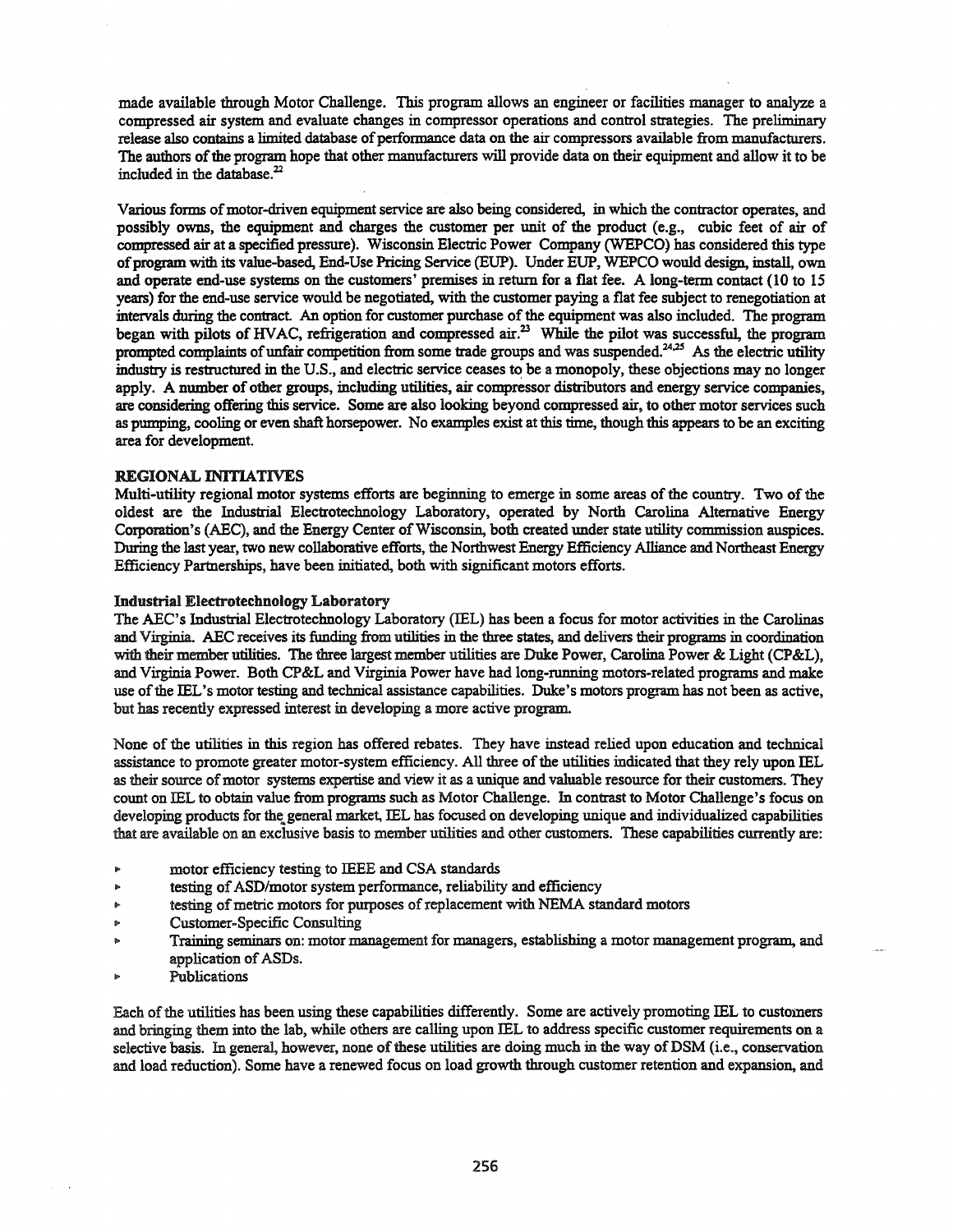attracting new customers. As a result, electrotechnologies are the major focus at IEL, with motors being of secondary importance.

Some of these member utilities are establishing energy service businesses (ESBs). For example, Virginia Power's Evantage subsidiary is offering comprehensive energy services with motors being one of the services available in a custom package.<sup>26</sup> Since these activities are non-regulated, and cannot use ratepayer monies, IEL has supported these ventures on a fee-for-service basis. IEL has viewed the fee-for-service business as an area of potential expansion and is considering expanding this to a national focus. In addition to consulting and testing services, IEL is also making access to its testing database available on a fee-for-use basis. Strategically, IEL views itself as a unique and exclusive source of motors information, and intends to market itself as such.<sup>27</sup>

### The Energy Center of Wisconsin

The Energy Center of Wisconsin (ECW) is a private nonprofit organization that performs energy efficiency research, development, education and demonstration to help improve the State's economy while protecting the environment ECW, which is funded primarily by voluntary contributions from Wisconsin's utilities, coordinates motors programs for the state's utilities.

Responsible Power Management (RPM) is a collaborative effort of Wisconsin's electric utilities that offers motorefficiency programs. RPM was created in January 1993 to reduce the confusion caused by the utilities' having a variety of motor programs. As of the end of 1996 the program had increased the market share of energy-efficient motors to 35-40%.

Another part ofRPM is the Performance Optimization Service (POS), a joint effort among participating utilities to improve motor-driven systems' efficiency. Beginning in 1993, several Wisconsin utilities sponsored Wisconsin Demand-Side Demonstrations, Inc. to begin demonstration of POS. The POS program built upon the work of the coordinated Canadian utilities' Performance Optimization program led by Ontario Hydro and begun in the late 1980s. Utilities in both Canada and Wisconsin had initially focused their efforts on identifying applications for adjustable speed drives (ASDs). However, the utilities realized that this component focus proposed an answer before asking the question of which technologies make the most sense for each customer. Consequently, the POS concept uses a systems approach to optimize the entire motor-driven system (e.g., minimize system losses and match pump or fan output to system requirements). It is estimated that 20 - 50% energy savings are possible in industrial fan, pump, and blower systems by matching the machine's output to the needs ofthe process. In January 1995, the program was transferred to the Energy Center of Wisconsin. The Center began offering POS training sessions in 1996, and has now trained enough engineers in the utility service territories that pilot installations are beginning to take place. The participating utilities offer a range ofincentives to encourage customers to undertake POS projects. These include: feasibility study partial reimbursement; customized rebates based upon projected energy savings; low-interest loans; and shared-savings contracts through an independent financing organization.

### Northwest Energy Efficiency Alliance

As part of the restructuring process in the BPA service area, the Northwest Energy Efficiency Alliance (NEEA) was established in January 1997. NEEA is a partnerships of public and private utilities, and public-interest groups, funded by Northwest utilities, which improves electric energy efficiency though regional market transformation programs. One of the initial NEEA offerings will be a premium-efficiency motors program that seeks to change stocking practices of motor dealers so that efficient motors become the dominant inventory.

The premium efficiency motors program is an expansion of a program operated, with BPA funding, by the Electric League of Washington State since 1994. The program combines vendor and customer incentives 'with a motor "circuit rider" who provides marketing and technical support to customers and vendors, and provides a consistent incentive program across the region with centralized processing of rebate request. The circuit rider has been the key to the program's success as a single point of technical and administrative contact for program participants. In the 33 months ending December 1996, the program has rebated 1,937 motors, with a combined horsepower of 57,745 and estimated energy savings of  $6,514$  MWh.<sup>28</sup>

### Northeast Energy Efficiency Partnerships

Northeast Energy Efficiency Partnerships, mc. (NEEP) is a non-profit organization founded in the fall of 1996 to promote cooperative efforts to increase energy efficiency in the Northeast. It seeks to coordinate market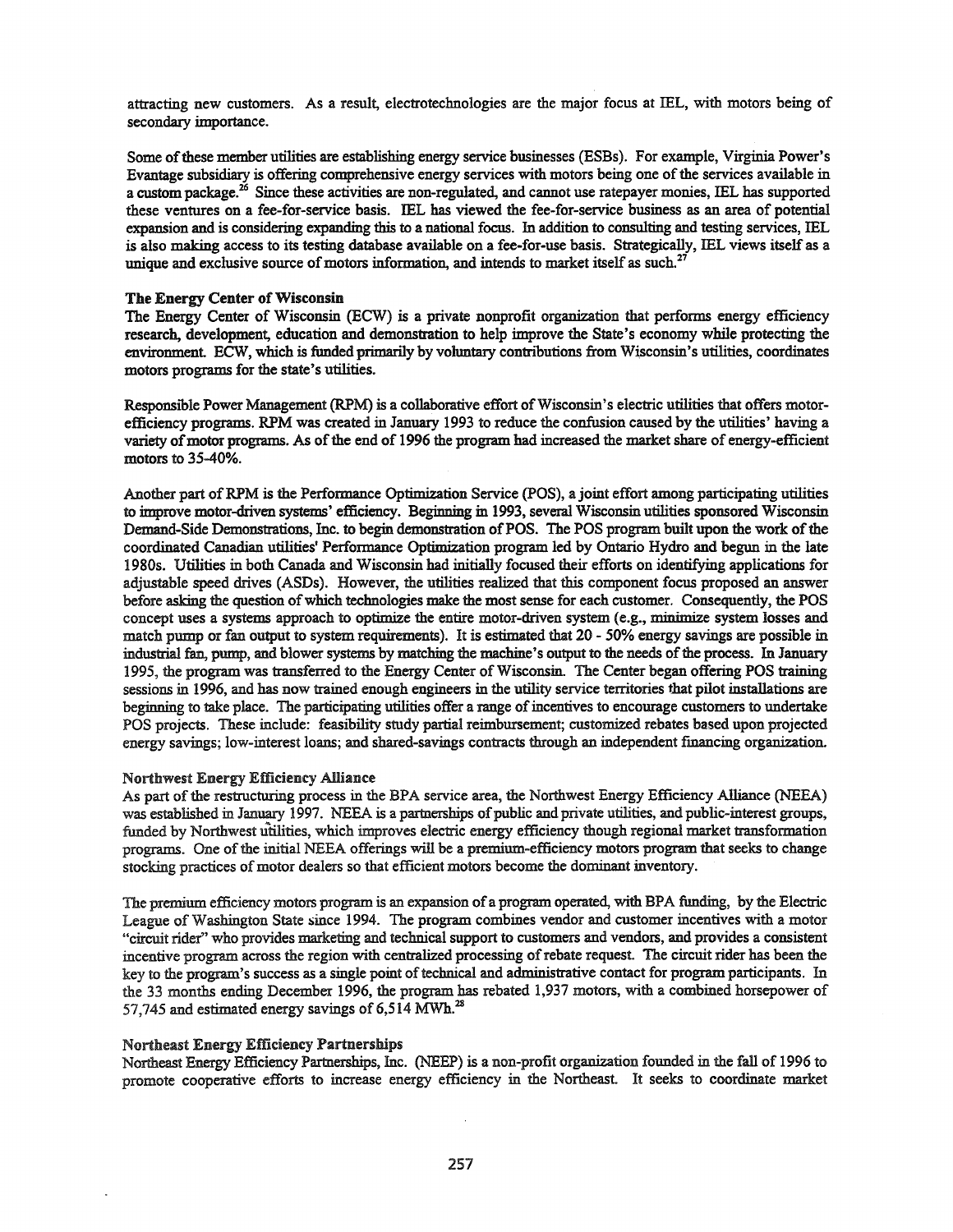transformation efforts in the region by forming partnerships with utilities, trade allies, government agencies, and public interest groups. One of the initial programs proposed was a premium efficiency motors program intended to transform the regional motor market toward higher efficiency levels. NEEP held an organizational meeting on the topic in January 1997 at which time thirteen regional utilities indicated an interest in agreeing to use the CEE efficiency level in their motors programs and expressing interest in the development of common technical resources including a circuit rider similar to the NEEA program. Several utilities also expressed interest in a common rebate program, with special emphasis on vendor incentives, including joint processing ofincentives payments. NEEP staff are proceeding with development of the program with a planned coordinated program start date of January 1998. A quality motor repair program is under consideration as a future partnership initiative  $.^{29}$ 

## WHERE DO WE GO FROM HERE?

Utilities have played a critical role in creating the market for energy-efficient motors, and are now poised to continue to pull the market toward even higher new motor efficiencies. If utilities are to continue to have a role in motor systems, they will have to move beyond new motors programs, and begin to address the continued efficiency of existing motors and the systems they operate. As can be seen from the above examples, program opportunities already exist. Their implementation will create a greater level oftechnical resources on the part of the utility, and greater flexibility in the design and implementation of the programs.

These utility motor-system programs will likely fall into two categories: public-benefit activities and for-profit business opportunities. Activities like those being undertaken by NEEP, NEEA and ECW will fall into the first category with a goal of permanently changing market behavior. While they may start with efficient motors as their focus they will of necessity move to broader issues as has been seen by the most mature of these programs. The authors feel that these public-benefit initiatives will increasingly be formed on a regional basis so that they can leverage the larger market power and shared cost of expertise of a multi-utility region, while still being able to respond to the unique needs of a regional marketplace. National efforts such as Motor Challenge and CEE will play a supporting role to these initiatives, providing the products and tools, and common program frameworks, respectively.

Some aspects of motor systems represent an attractive new energy service business opportunity for utilities. Motors are ubiquitous among industrial customers, and technical expertise is in short supply. This business can take the form of a value-added, customer-retention activity as we see with many of the utilities ACEEE surveyed, or as a new unregulated business. In the unregulated case this may take the form of a targeted motor service, such as the motor management or compressed air ideas discussed above, or as in the case with Evantage, where motors are included as part of a comprehensive energy service offering.

In any case, several roles still exist for utilities in the future of efficient motor systems. All that remains is for each utility to identify what role best suits their future vision under restructuring, and begin building the motor systems programs to take them into the next century.

### REFERENCES

- 1. Robert Blevins. 1~95. 1994 *Survey ofUtility Demand-Side Management Programs and Services.* Palo Alto, Calif.: Electric Power Research Institute.
- 2. Steven Nadel, Michael Shepard, Steve Greenberg, Gail Katz, and Ambal T. de Almeida. 1992. *Energy-Efficient Motor Systems.* Washington, D.C.: American Council for an Energy-Efficient Economy.
- 3. Easton Consultants. 1996. *Strategies to Promote Energy-Efficient Motor Systems in North America's OEMMarkets.* Stanford, Conn.: Easton Consultants.
- 4. Robert Zbedski. 1997. Personal communications. Bellvue, Wash.: Northwest Energy Efficiency Alliance.
- 5. Easton 1996.
- 6. N. Richard Freedman, R. Neal Elliott, Broce Meberg, Jeffery Dowd, Carl Burrell, and John F. DeKorte. 1996. *Electric Motor System Market Transformation.* Washington, D.C.: American Council for an Energy-Efficient Economy.